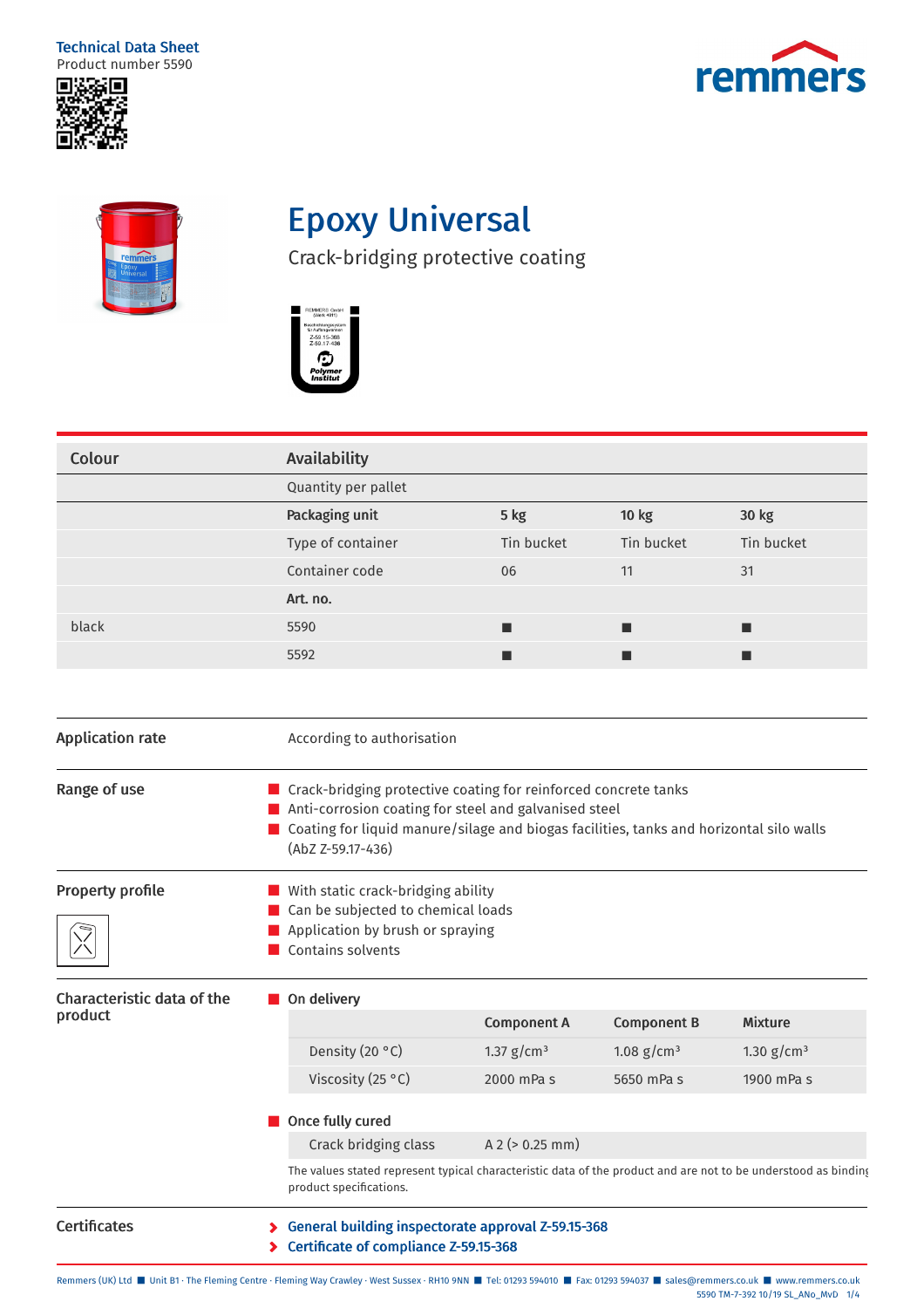Epoxy Universal





|                                                                | Seneral building inspectorate approval Z-59.17-436<br>Certificate of compliance Z-59.17-436                                                                                                                                                                                                                                                                                                                                                                                                                                                                                                                                                                                     |
|----------------------------------------------------------------|---------------------------------------------------------------------------------------------------------------------------------------------------------------------------------------------------------------------------------------------------------------------------------------------------------------------------------------------------------------------------------------------------------------------------------------------------------------------------------------------------------------------------------------------------------------------------------------------------------------------------------------------------------------------------------|
| <b>Additional information</b>                                  | > Processing instructions                                                                                                                                                                                                                                                                                                                                                                                                                                                                                                                                                                                                                                                       |
| Preparation                                                    | Substrate requirements<br>The substrate must be firm, dimensionally stable, capable of bearing loads and free of<br>loose constituents, dust, oil, grease, rubber marks and other substances that could<br>interfere with adhesion.<br>The adhesive pull strength of the surface after priming must be at least 1.5 N/mm <sup>2</sup> on<br>average (smallest single value min. 1.0 N/mm <sup>2</sup> ), compressive strength at least 25 N/mm <sup>2</sup> .<br>For works within the framework of the general building inspectorate approval, the<br>substrates must correspond to the requirements of the approval and the system products<br>mentioned therein must be used. |
|                                                                | Substrate preparation<br>Prepare the substrate by suitable means, e.g. steel ball jetting or diamond grinding, so<br>that it meets the requirements specified above.<br>Before coating, close pipes and pores using a stable material, e.g. Epoxy MT 100 with the<br>addition of a standardising agent (Add TX).<br>Remove rust and rolling skin from steel surfaces e.g. by sandblasting SA 21/2.                                                                                                                                                                                                                                                                              |
| <b>Production of the</b><br>mixture<br>A : B<br>75:25<br>3 Mir | Combi-container<br>Add the entire quantity of the hardener (component B) to the basic compound<br>(component A).<br>Mix thoroughly with a slow-speed electric mixer<br>(approx. 300 - 400 rpm).<br>Pour the mixture into a separate container and mix again thoroughly.<br>Mix for at least 3 minutes.<br>Insufficient mixing is indicated by streaks forming.<br>When working with airless spraying equipment (e.g. Storch SL 1100 - piston stroke pump),<br>the prepared mixture can be mixed with up to 20% by mass of Thinner V 103 to achieve the<br>spraying viscosity.                                                                                                   |
|                                                                | Mixing ratio (A: B)<br>75:25 parts by weight                                                                                                                                                                                                                                                                                                                                                                                                                                                                                                                                                                                                                                    |
|                                                                | As soon as the mixture is ready to use, apply it in full to the prepared surface and spread<br>it using suitable tools.                                                                                                                                                                                                                                                                                                                                                                                                                                                                                                                                                         |
| <b>Directions</b>                                              | For professional users only!                                                                                                                                                                                                                                                                                                                                                                                                                                                                                                                                                                                                                                                    |
| POTLIFE<br>60 Min                                              | <b>Conditions for use</b><br>Temperature of the material, air and substrate: from min. +10 °C to max. +25 °C<br>After application, protect the surface for at least 48 hours from exposure to water and<br>moisture.<br>Relative humidity should not exceed 80%.<br>The temperature of the substrate must be at least $3 \degree C$ above the dew point temperature<br>during application and curing.                                                                                                                                                                                                                                                                           |
|                                                                | Working time $(+20 °C)$<br>approx. 120 minutes                                                                                                                                                                                                                                                                                                                                                                                                                                                                                                                                                                                                                                  |
|                                                                | ■ Waiting time (+20 °C)                                                                                                                                                                                                                                                                                                                                                                                                                                                                                                                                                                                                                                                         |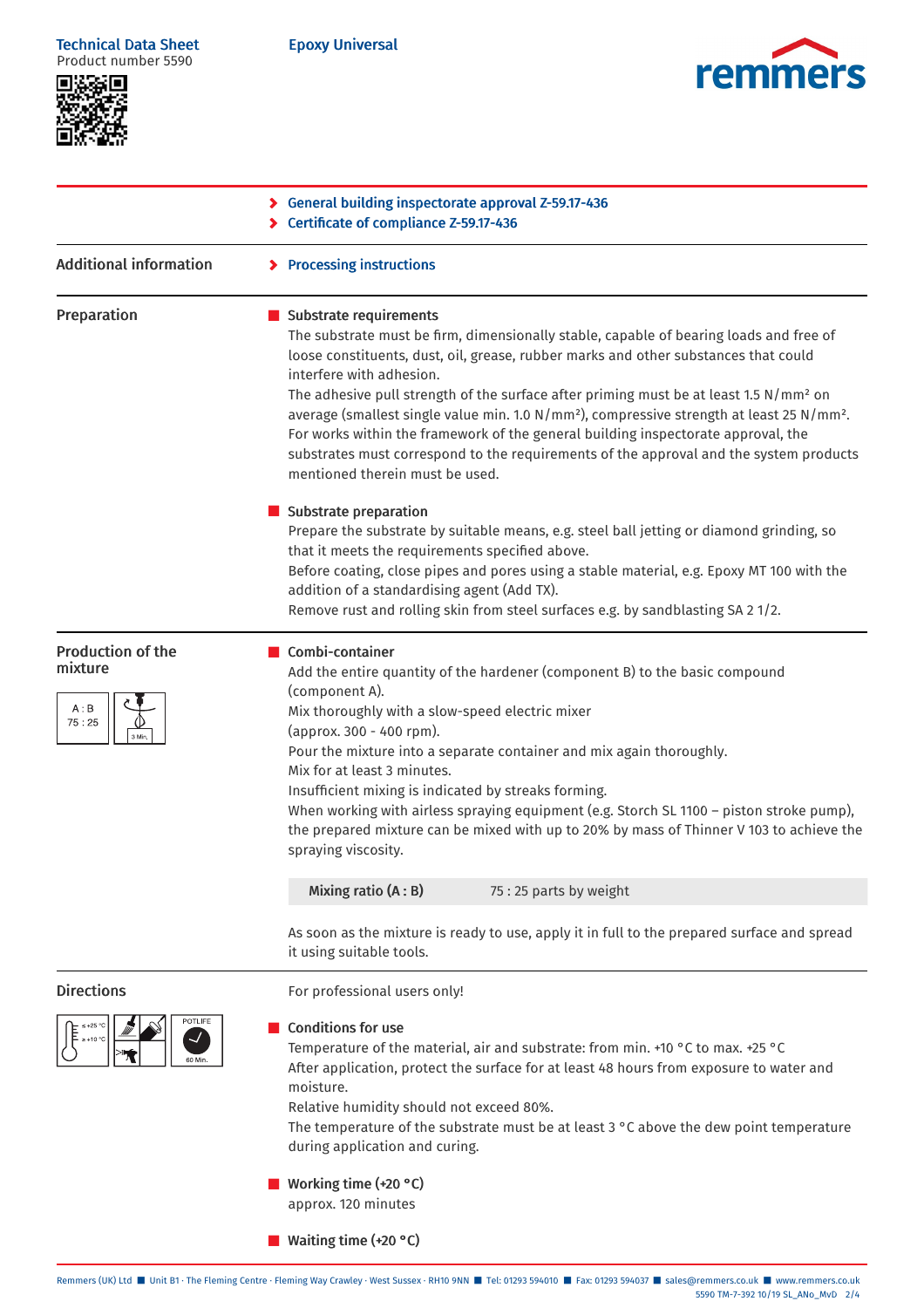| <b>Technical Data Sheet</b><br>Product number 5590 | <b>Epoxy Universal</b><br>remmers<br>Waiting times between coats should be at least 12 hours and max. 48 hours.<br>If conditions on site require longer waiting times, the surface must be slightly sanded<br>(until it turns white) before the following application.                                                                                                                                                                                                                                                                                                                                                                                                                                                                                                                                                                                                                                                                                                                                                                                                                                      |  |  |
|----------------------------------------------------|-------------------------------------------------------------------------------------------------------------------------------------------------------------------------------------------------------------------------------------------------------------------------------------------------------------------------------------------------------------------------------------------------------------------------------------------------------------------------------------------------------------------------------------------------------------------------------------------------------------------------------------------------------------------------------------------------------------------------------------------------------------------------------------------------------------------------------------------------------------------------------------------------------------------------------------------------------------------------------------------------------------------------------------------------------------------------------------------------------------|--|--|
|                                                    |                                                                                                                                                                                                                                                                                                                                                                                                                                                                                                                                                                                                                                                                                                                                                                                                                                                                                                                                                                                                                                                                                                             |  |  |
|                                                    | Drying time (+20 °C)<br>Foot traffic after 12 hours, mechanical loading after 2 days,<br>full loading capacity after 7 days.                                                                                                                                                                                                                                                                                                                                                                                                                                                                                                                                                                                                                                                                                                                                                                                                                                                                                                                                                                                |  |  |
|                                                    | As a general principle, higher temperatures will reduce and lower temperatures will<br>increase the times stated.                                                                                                                                                                                                                                                                                                                                                                                                                                                                                                                                                                                                                                                                                                                                                                                                                                                                                                                                                                                           |  |  |
| <b>Application examples</b>                        | ■ Coating<br>Apply the material to the prepared surface and spread evenly using a suitable tool, e.g. an<br>epoxy roller.<br>Three-layer application in alternating colours (black/black-red/black) according to test<br>certificate.                                                                                                                                                                                                                                                                                                                                                                                                                                                                                                                                                                                                                                                                                                                                                                                                                                                                       |  |  |
|                                                    | Application rate<br>1.2 $\text{kg/m}^2$ binder in three coats                                                                                                                                                                                                                                                                                                                                                                                                                                                                                                                                                                                                                                                                                                                                                                                                                                                                                                                                                                                                                                               |  |  |
| <b>Notes</b>                                       | Unless otherwise specified, all of the values and application rates given above have been<br>determined under laboratory conditions (20 °C) using standard colours. Slight deviations<br>from these values may arise if the product is worked with on site.<br>Not suitable for frequent or constant thermal loads > 60 °C.<br>The maximum application quantity of 0.40 kg/m <sup>2</sup> per coat must not be exceeded,<br>otherwise the adhesion of intermediate layers may be affected.<br>In case of repairs on the surface or working up to existing surfaces, there will be a visible<br>transition in appearance and texture.<br>Highly abrasive loads lead to increased wear.<br>Suitable for vehicle traffic with rubber tyres; not suitable for vehicle loads with metal or<br>polyamide tyres nor for dynamic point loads.<br>Epoxy resins are generally not colourfast when exposed to UV light or weather.<br>Further notes on working, system construction and maintenance of the listed products can<br>be found in the latest Technical Data Sheets and the Remmers system recommendations. |  |  |
| <b>Tools / Cleaning</b>                            | Epoxy roller, brush, surface brush or airless spraying equipment (e.g. Storch SL 1100 -<br>piston stroke pump), suitable mixing equipment                                                                                                                                                                                                                                                                                                                                                                                                                                                                                                                                                                                                                                                                                                                                                                                                                                                                                                                                                                   |  |  |
|                                                    | More detailed information can be found in the Remmers Tool Programme.<br>Clean tools and remove any contamination immediately after use and while fresh using<br>Thinner V 103.<br>Take suitable protective and waste disposal measures when cleaning.                                                                                                                                                                                                                                                                                                                                                                                                                                                                                                                                                                                                                                                                                                                                                                                                                                                      |  |  |
| Storage / Shelf life                               | If stored unopened in the original container and kept cool, dry and protected from frost,<br>min. 12 months (component A)/min. 24 months (component B).                                                                                                                                                                                                                                                                                                                                                                                                                                                                                                                                                                                                                                                                                                                                                                                                                                                                                                                                                     |  |  |
| Safety data / Regulations                          | For professional users only!<br>For further information on the safety aspects of transporting, storing and handling the<br>product and on disposal and environmental matters, please see the current Safety Data<br>Sheet and the brochure entitled "Epoxy Resins in the Construction Industry and the<br>Environment", issued by Deutsche Bauchemie e.V. (2nd edition 2009).                                                                                                                                                                                                                                                                                                                                                                                                                                                                                                                                                                                                                                                                                                                               |  |  |